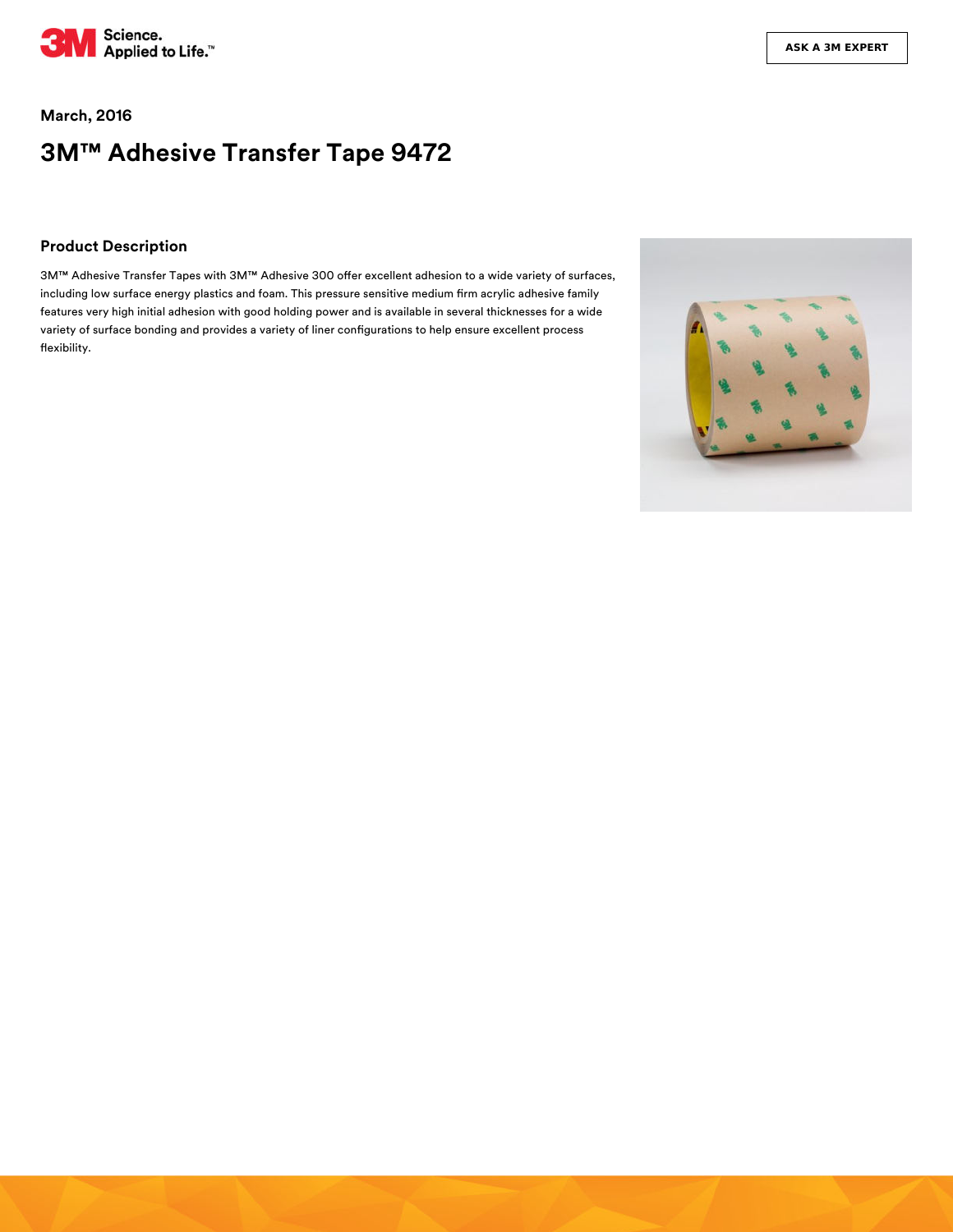# 3M™ Adhesive Transfer Tape 9472

### **Technical Information Note**

The following technical information and data should be considered representative or typical only and should not be used for specification purposes.

### **Typical Physical Properties**

| <b>Property</b>           | <b>Values</b>                                     |           | <b>Notes</b>                                                                                                                                                                                                                                                       |
|---------------------------|---------------------------------------------------|-----------|--------------------------------------------------------------------------------------------------------------------------------------------------------------------------------------------------------------------------------------------------------------------|
| <b>Adhesive Thickness</b> | $0.13$ mm                                         | 5 mil     | The thickness listed is based on a calculation<br>from manufacturing controlled adhesive coat<br>weights using a density of 1.012 g/cc. While<br>past data pages have listed nominal<br>thicknesses, the coat weight (and theoretical<br>caliper) has not changed. |
| Liner                     | 60# Densified Kraft, tan with green<br>"3M" print |           |                                                                                                                                                                                                                                                                    |
| Liner Thickness           | $0.09$ mm                                         | $3.5$ mil |                                                                                                                                                                                                                                                                    |
| Liner Color               | Tan, Green Print, "3M"                            |           |                                                                                                                                                                                                                                                                    |

### **Typical Performance Characteristics**

| 90° Peel<br><b>Adhesion</b> |          | <b>Dwell/Cure Time</b> | <b>Dwell Time Units</b> | <b>Substrate</b>       | <b>Notes</b>             |
|-----------------------------|----------|------------------------|-------------------------|------------------------|--------------------------|
| 8.1 N/cm                    |          | 15                     | min                     | <b>Stainless Steel</b> |                          |
| 74 oz/in                    |          | 15                     | min                     | <b>Stainless Steel</b> | 12 in/min (300 mm/min)   |
| 3.7 N/cm                    | 34 oz/in | 15                     | min                     | <b>ABS</b>             | $12$ in/min (300 mm/min) |
| 6.6 N/cm                    | 60 oz/in | 15                     | min                     | Polypropylene (PP)     | $12$ in/min (300 mm/min) |
| $9.4$ N/cm                  | 86 oz/in | 72                     | hr                      | <b>Stainless Steel</b> | 12 in/min (300 mm/min)   |
| $4.4$ N/cm                  | 40 oz/in | 72                     | hr                      | ABS                    | 12 in/min (300 mm/min)   |
| 6.8 N/cm                    | 62 oz/in | 72                     | hr                      | Polypropylene (PP)     | $12$ in/min (300 mm/min) |

Property: 90° Peel Adhesion Method: ASTM D3330 Temp C: 22C Temp F: 72F Environmental Condition: 52%RH Backing: 2 mil Aluminum Foil

# **Available Sizes**

**Master Width:** 48 in

### Additional Information

Notes: More sizes may be available. Please call 800-223-7427 or talk to your local 3M representative for more information.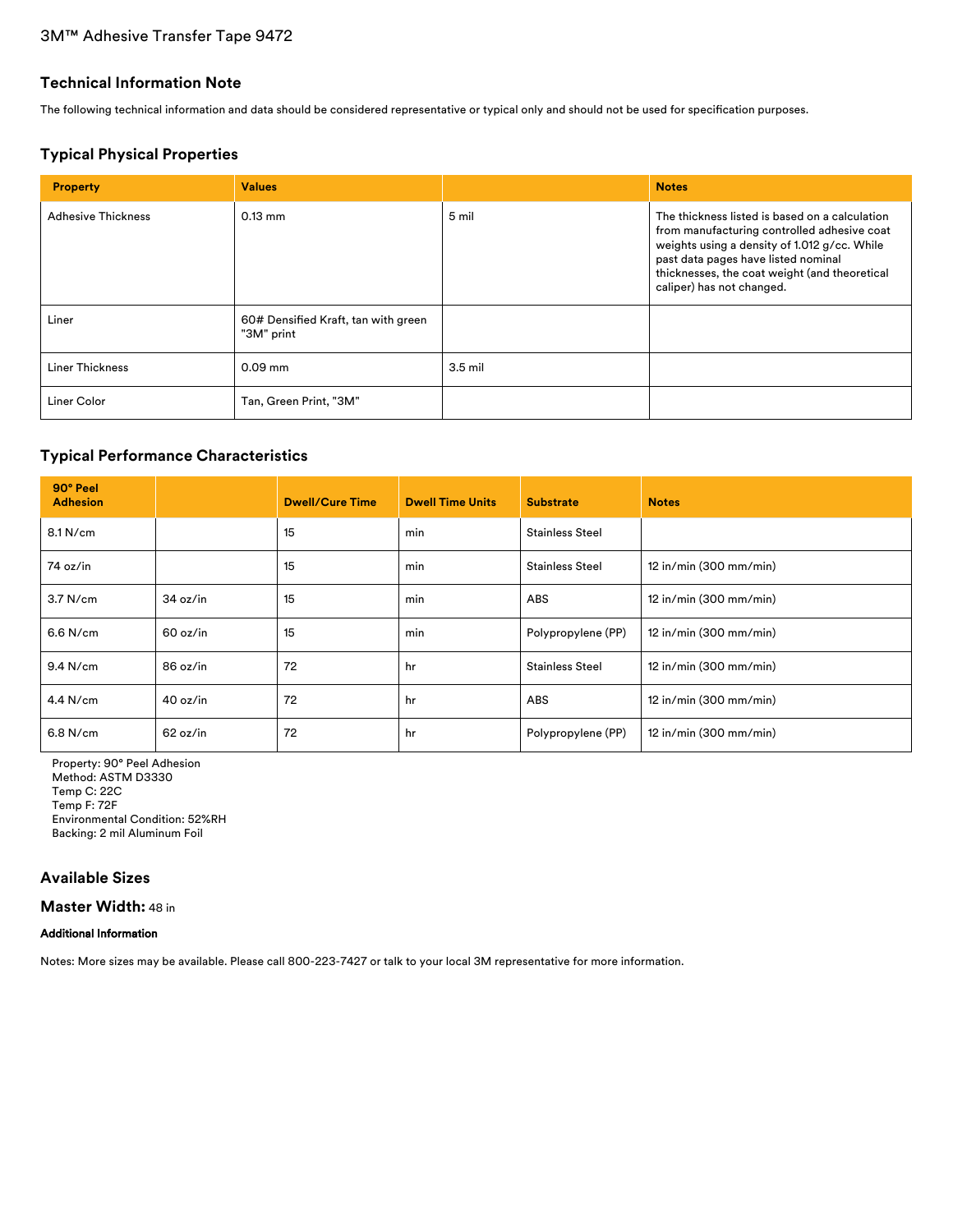### 3M™ Adhesive Transfer Tape 9472

### **Electrical and Thermal Properties**

| <b>Property</b>                  | <b>Values</b>                         | <b>Method</b> | <b>Test Condition</b>   |
|----------------------------------|---------------------------------------|---------------|-------------------------|
| <b>Dielectric Constant</b>       | 3.21                                  | ASTM D150     | 1 KHz, Room Temperature |
| <b>Dissipation Factor</b>        | 0.04                                  |               |                         |
| Dielectric Strength              | 340 V/mil                             | ASTM D149     | 500 vac, rms[60 hz/sec] |
| Coefficient of Thermal Expansion | $20 \times 10^{6} - 5$ m/m/°C         | ASTM D696     | <b>First Heat</b>       |
| Coefficient of Thermal Expansion | $58 \times 10^{6} - 5 \text{ m/m}$ °C | ASTM D696     | Second Heat             |

### **Environmental Resistance**

Humidity Resistance - High humidity has a minimal effect on adhesive performance. Bond strength (is generally higher/shows no significant reduction) after exposure for 7 days at 90°F (32°C) and 90% relative humidity.

UV Resistance - When properly applied, nameplates and decorative trim parts are not adversely affected by outdoor exposure.

Water Resistance – Immersion in water has no appreciable effect on the bond strength. After 100 hours at room temperature, the high bond strength (increases/is maintained).

Temperature Cycling Resistance – High bond strength (is maintained /increases) after cycling four times through:

4 hours at 158°F (70°C)

4 hours at -20°F (-29°C)

4 hours at 73°F (22°C)

Chemical Resistance – When properly applied, nameplate and decorative trim parts will hold securely after exposure to numerous chemicals including oil, mild acids and alkalis.

Bond Build-up: The bond strength of 3M™ Adhesive 300 increases as a function of time and temperature

Temperature/Heat Resistance: Adhesive 300 is usable for short periods (minutes, hours) at temperatures up to 250°F (120°C) and for intermittent longer periods (days, weeks) up to 150°F (65°C).

Lower Temperature Service Limit: -40F (-40°C).

### **Handling/Application Information**

### **Application Ideas**

• Long term bonding of graphic nameplates and overlays to surfaces such as metal and low surface energy plastics in the aerospace, medical and industrial equipment, automotive, appliance and electronic markets.

• Bonding metal nameplates and rating plates in the aerospace, medical and industrial equipment, automotive, appliance and electronic markets.

• Lamination to foam for gasket application.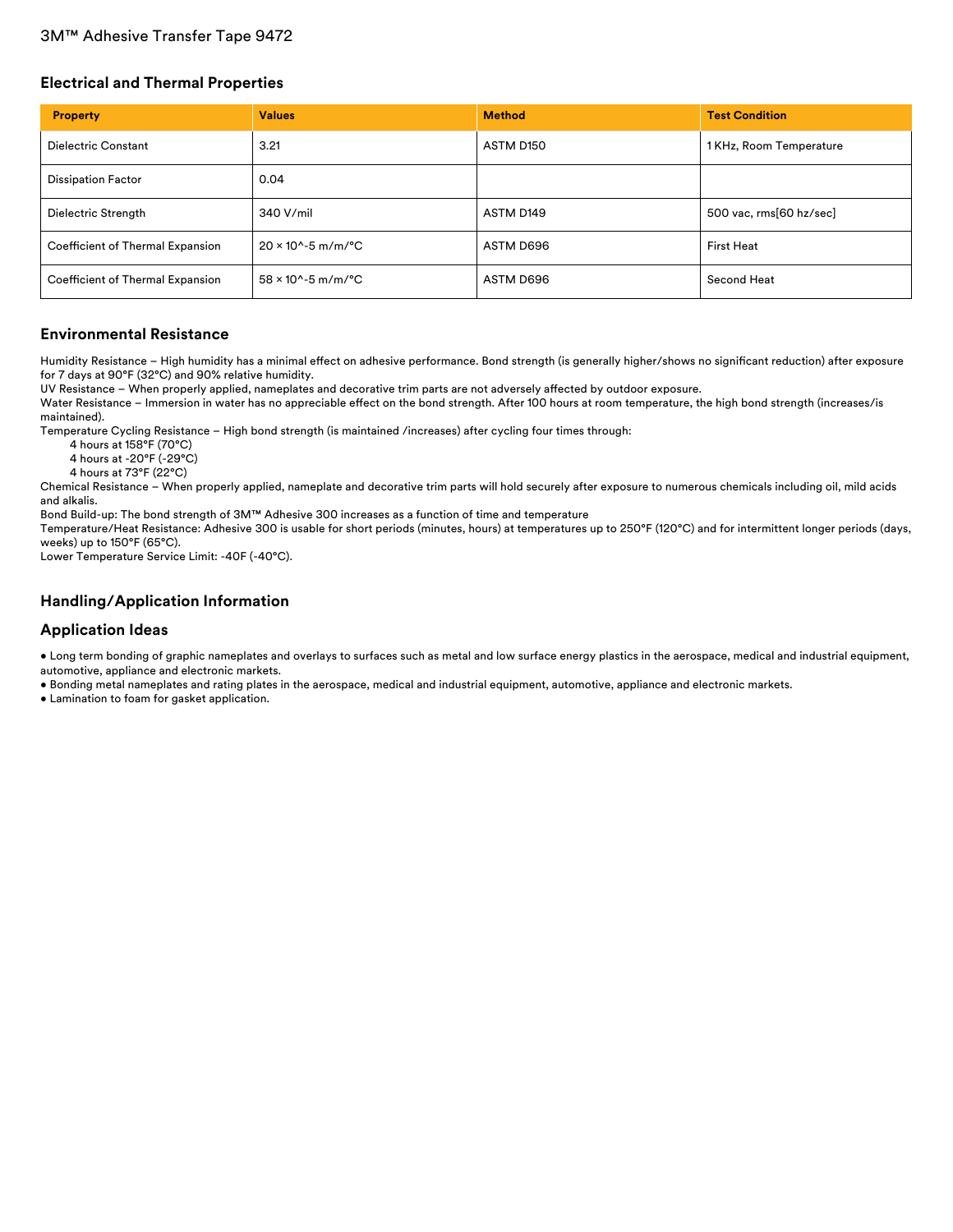# **Handling/Application Information (continued)**

# **Application Techniques**

For maximum bond strength (during installation of the final part) the surface should be thoroughly cleaned and dried. Typical cleaning solvents are heptane (for oily surfaces) or isopropyl alcohol for plastics. Use reagent grade solvents since common household materials like rubbing alcohol frequently contain oils to minimize the drying effect on skin These oils can interfere with the performance of a pressure-sensitive adhesive.

Consult solvent manufacturers MSDS for proper handling and storage instructions. Also, use disposable wipes that do not contain oils, to remove the cleaning solvents. It is necessary to provide pressure during lamination (1.5-20 PLI recommended) and during final part installation (10-15 PLI) to allow to adhesive the come into direct contact with the substrate. Using a hard edged plastic tool, which is the full width of the laminated part, helps to provide the necessary pressure at the point of lamination. Heat can increase bond strength when bonding to metal parts (generally this same increase is observed at room temperature over longer times, weeks). For plastic parts, the bond strength is not enhanced with the addition of heat.

The ideal adhesive application temperature range is 70°F (21°C) to 100°F (38°C). Application is not recommended if the surface temperature is below 50°F (10°C) because the adhesive becomes too firm to adhere readily. Once properly applied, at the recommended application temperature, low temperature holding is generally satisfactory (please refer to the Typical Physical Properties and Performance Characteristics section).

When bonding a thin, smooth, flexible material to a smooth surface, it is generally acceptable to use 2 mils of adhesive. If a texture is visible on one or both surfaces, the 5 mil adhesive would be suggested. If both materials are rigid, it may be necessary to use a thicker adhesive to successfully bond the components. 3M™ VHB™ Acrylic Foam Tapes may be required (please refer to data page 70-0709-3863-7).

## **Application Equipment**

To apply adhesives in a wide web format, lamination equipment is required to ensure acceptable quality. To learn more about working with pressure-sensitive adhesives please refer to technical bulletin, Lamination Techniques for Converters of Laminating Adhesives (70-0704-1430-8). For additional dispenser information, contact your local 3M sales representative, or the toll free 3M sales assistance number at 1-800-362-3550.

# **Storage and Shelf Life**

It is suggested that products are stored at room temperature conditions of 70°F (21°C) and 50% relative humidity. If stored properly, product retains its performance and properties for 24 months from date of manufacture.

### **Trademarks**

3M is a trademark of 3M Company

### **References**

| <b>Property</b>         | <b>Values</b>                                                                                                           |
|-------------------------|-------------------------------------------------------------------------------------------------------------------------|
| 3m.com Product Page     | https://www.3m.com/3M/en_US/company-us/all-3m-products/~/3M-<br>Adhesive-Transfer-Tape-9472?N=5002385+3293241831&rt=rud |
| Safety Data Sheet (SDS) | https://www.3m.com/3M/en_US/company-us/SDS-search/results/?<br>gsaAction=msdsSRA&msdsLocale=en_US&co=ptn&q=9472         |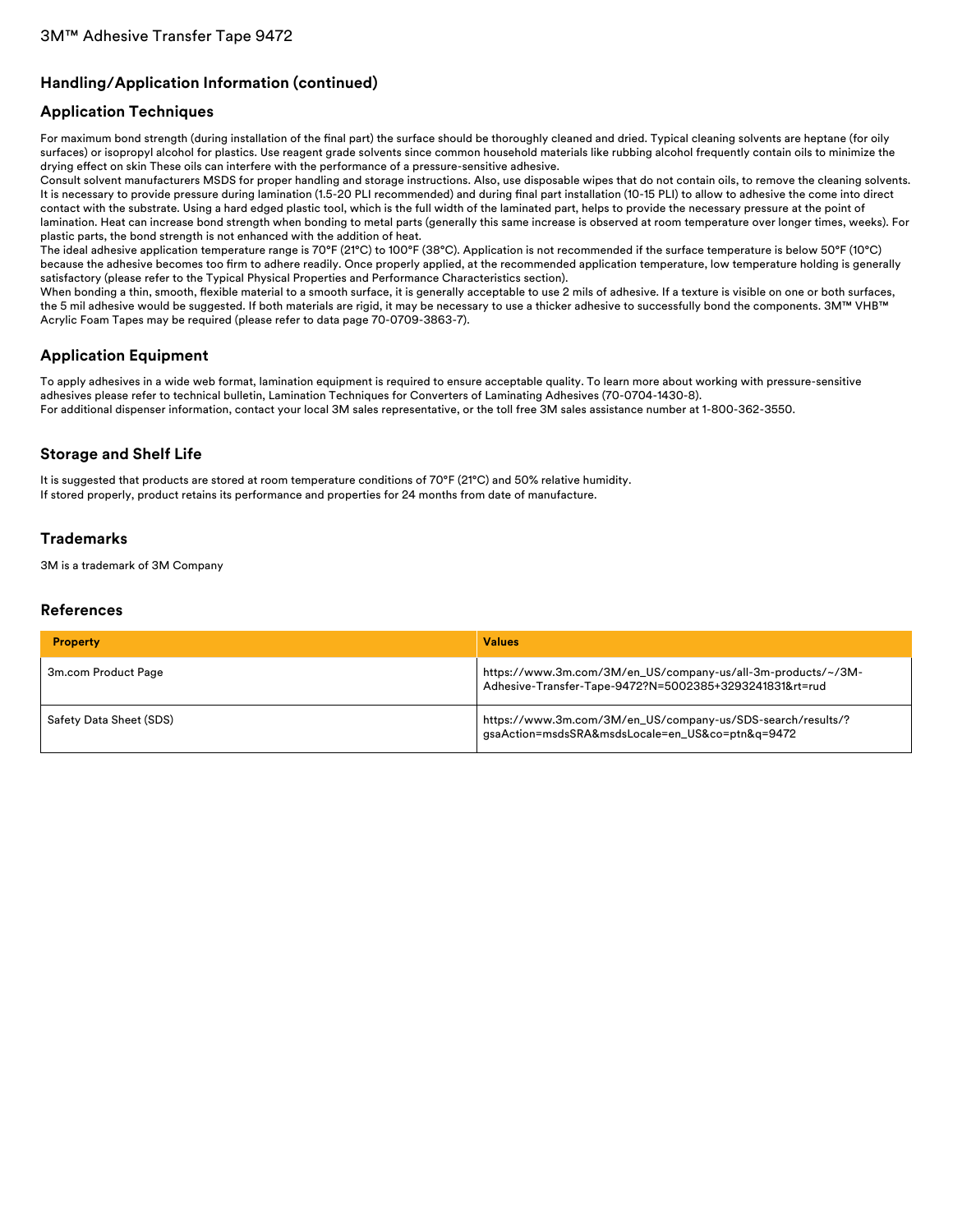# **Family Group**

|                         | 927                        | 950                        | <b>950EK</b>                | 9458                       | 9471                                                    | 9472                                                    | 9671                                                        | 9672                                                        | 9459W                         |
|-------------------------|----------------------------|----------------------------|-----------------------------|----------------------------|---------------------------------------------------------|---------------------------------------------------------|-------------------------------------------------------------|-------------------------------------------------------------|-------------------------------|
| Adhesive Thickness (mm) | 0.05                       | 0.13                       | 0.13                        | 0.025                      | 0.05                                                    | 0.13                                                    | 0.05                                                        | 0.13                                                        | 0.0375                        |
| Liner                   | 60#<br>Densifie<br>d Kraft | 60#<br>Densifie<br>d Kraft | 78#<br>Extensibl<br>e Kraft | 55#<br>Densifie<br>d Kraft | 60# Densified<br>Kraft, tan with<br>green "3M"<br>print | 60# Densified<br>Kraft, tan with<br>green "3M"<br>print | 83#<br>Polycoated<br>Kraft, tan with<br>green "3M"<br>print | 83#<br>Polycoated<br>Kraft, tan with<br>green "3M"<br>print | 55#<br>Densifi<br>ed<br>Kraft |
| Liner Thickness (mm)    | 0.09                       | 0.09                       | 0.13                        | 0.08                       | 0.09                                                    | 0.09                                                    | 0.15                                                        | 0.15                                                        | 0.08                          |
| Liner Color             | Tan, No<br>Print           | Tan, No<br>Print           | White,<br>No Print          | White,<br>No Print         | Tan, Green<br>Print, "3M"                               | Tan, Green<br>Print, "3M"                               | Tan, Green<br>Print, "3M"                                   | Tan, Green<br>Print, "3M"                                   |                               |

### **ISO Statement**

This Industrial Adhesives and Tapes Division product was manufactured under a 3M quality system registered to ISO 9001 standards.

### **Bottom Matter Images**

[Image 4] [Image 5]

### **Recognition/Certification**

TSCA: This product is defined as an article under the Toxic Substances Control Act and therefore, it is exempt from inventory listing requirements SDS: 3M has not prepared a SDS for this product which is not subjected to the SDS requirements of the Occupational Safety and Health Administration's Hazard Communication Standard, 29 C.F.R.1910.1200(b)(6)(v). When used under reasonable conditions or in accordance with the 3M directions for use, this product should not present a health and safety hazard. However, use or processing of the product in a manner not in accordance with the directions for use may affect its performance and present potential health and safety hazards.

UL: These products have been recognized by Underwriters Laboratories, Inc. under UL 969, Marking and Labeling Systems Materials Component. For more information on the UL Certification, please visit the website at http://www.3M.com/converter, select UL Recognized Materials, then select the specific product area. Military: Meets Mil-P 19834B Type 1.

Note: One of 3M's core values is to respect our social and physical environment. 3M is committed to comply with ever-changing, global, regulatory and consumer environmental, health, and safety (EHS) requirements. As a service to our customers, 3M is providing information on the regulatory status of many 3M products. Further regulation information including that for OSHA, USCPSI, FDA, California Proposition 65, READY and RoHS, can be found at 3M.com/regs.